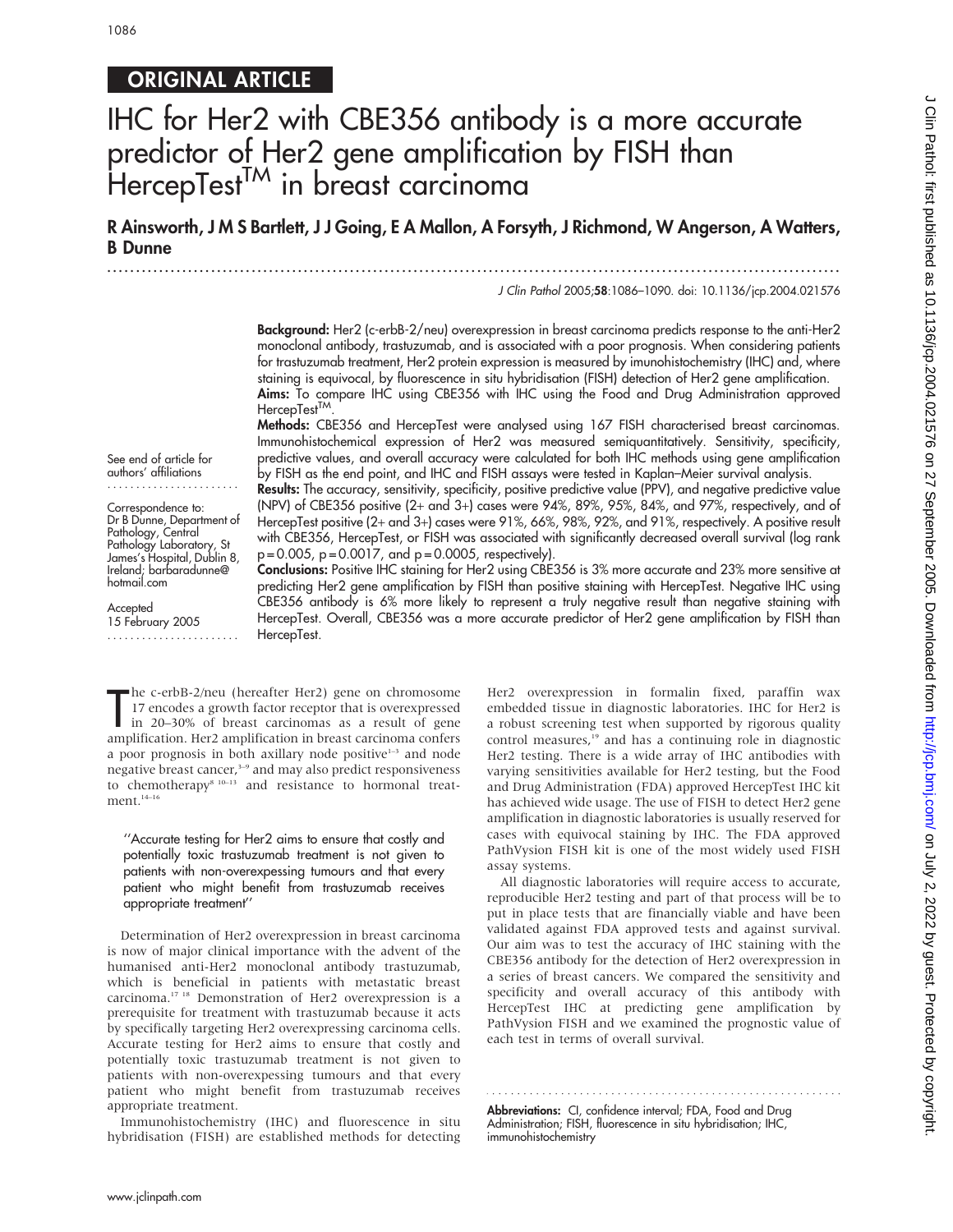

Figure 1 Her2 immunohistochemistry using CBE356 showing 3+ staining; original magnification,  $\times$ 200.

#### MATERIALS AND METHODS

#### Tissue samples

Formalin fixed, paraffin wax embedded blocks of 167 breast carcinomas, resected between 1984 and 1998, which had prospective follow up, were retrieved from the files of the Glasgow Royal Infirmary, UK. All patients were female and the mean age was 70 years (range, 30–87). There were 152 invasive ductal carcinomas, 12 invasive lobular carcinomas, two medullary carcinomas, and one primary squamous cell carcinoma. Twenty two tumours were grade 1, 63 were grade 2, and 82 were grade 3. The mean tumour size was 34 mm (range, 6–130). Seventy six tumours were axillary lymph node positive, 68 were node negative, and 23 cases did not have axillary lymph node dissection.

#### Immunohistochemistry

#### HercepTest

IHC using HercepTest<sup>TM</sup> (anti-Her2 polyclonal antibody; Dako, Ely, UK) on a Techmate automated staining system (Dako) was performed on 165 cases according to the kit instructions, with epitope retrieval in 10 mmol/litre citrate buffer in a water bath at 95° C for 40 minutes. Semiquantitative scoring (by JJG) using the standard protocol (with reference to images published by Dako) was



Figure 2 PathVysion fluorescence in situ hybridisation showing Her2 gene amplification as a red signal. The green signal represents chromosome 17.

performed on all cases where scores of 0, 1+, 2+, and 3+ were allocated if there was no staining or if 10% or more of carcinoma cells showed weak, moderate, and intense membrane staining, respectively.

#### CBE356

IHC was performed on all 167 cases on a Techmate automated staining system (Dako) using CBE356 mouse monoclonal antibody, clone 10A7 (Novocastra, Newcastle Upon Tyne, UK ) to the external domain of Her2. The primary antibody concentration and antigen retrieval methods were first calibrated against FISH characterised tumours using dilutions of 1/40, 1/80, and 1/200, with and without microwave pressure cooker antigen retrieval. A 1/200 primary antibody dilution (60 minutes of incubation with primary antibody at  $25^{\circ}$ C) was shown to be the most sensitive and specific, with antigen retrieval in a microwave pressure cooker for 12 minutes in EDTA buffer. Semiquantitative scoring (by BD) using the standard protocol (with reference to images published by Dako) was performed on all cases where scores of 0, 1+, 2+, and 3+ were allocated if there was no staining or if 10% or more of carcinoma cells showed weak, moderate, and intense membrane staining, respectively.

#### FISH

FISH analysis using a PathVysion detection kit was performed on all 167 cases after pretreatment with the VP2000 tissue processor (Vysis UK Ltd, Richmond, UK). Hybridisation was performed on a Misha hybridisation station (Shandon, Runcorn, Cheshire, UK). After posthybridisation washes, sealed slides mounted in 0.5 µg/ml DAPI in ''Vectashield'' were analysed by epifluorescence microscopy. FISH stained sections were scanned at  $\times1000$  magnification and three separate carcinoma areas were identified. Twenty nuclei were assessed in each area, the chromosome 17 copy number was counted for each cell, and the ratio of Her2 signals to chromosome 17 signals was calculated. The normal mean Her2 to chromosome 17 ratio was defined as less than two, and a ratio greater than two was interpreted as gene amplification.

#### **Statistics**

Statistical analysis was performed using SSPS statistical package (version 6.1.3). Using FISH data as the end point, overall accuracy, sensitivity, specificity, and positive and negative predictive values were calculated for CBE356 positive staining (2+ and 3+ cases combined) and for HercepTest positive staining (2+ and 3+ cases combined). Follow up information was available on 165 patients. Kaplan–Meier disease specific survival curves were calculated for FISH amplified and FISH non-amplified cases, for HercepTest 0/1+, 2+, and 3+ cases, and for CBE356 0/1+, 2+, and 3+ cases; 95% confidence intervals were calculated for the median survival in each case. The log rank test was used to compare survival curves. Patients who died of other causes were censored.

#### RESULTS

Staining with the CBE356 antibody showed a clear membrane pattern (fig 1) characteristic of the Her2 protein. IHC scores for both antibodies are shown for both FISH amplified and non-amplified cases (table 1). The overall accuracy of the CBE356 antibody was greater than that of the HercepTest (94% and 91%, respectively) when PathVysion FISH amplification (fig 2) was taken as the end point (table 2). The CBE356 and HercepTest results were comparable in terms of overall specificity (95% and 98%, respectively; table 2), but the CBE356 antibody showed a much greater overall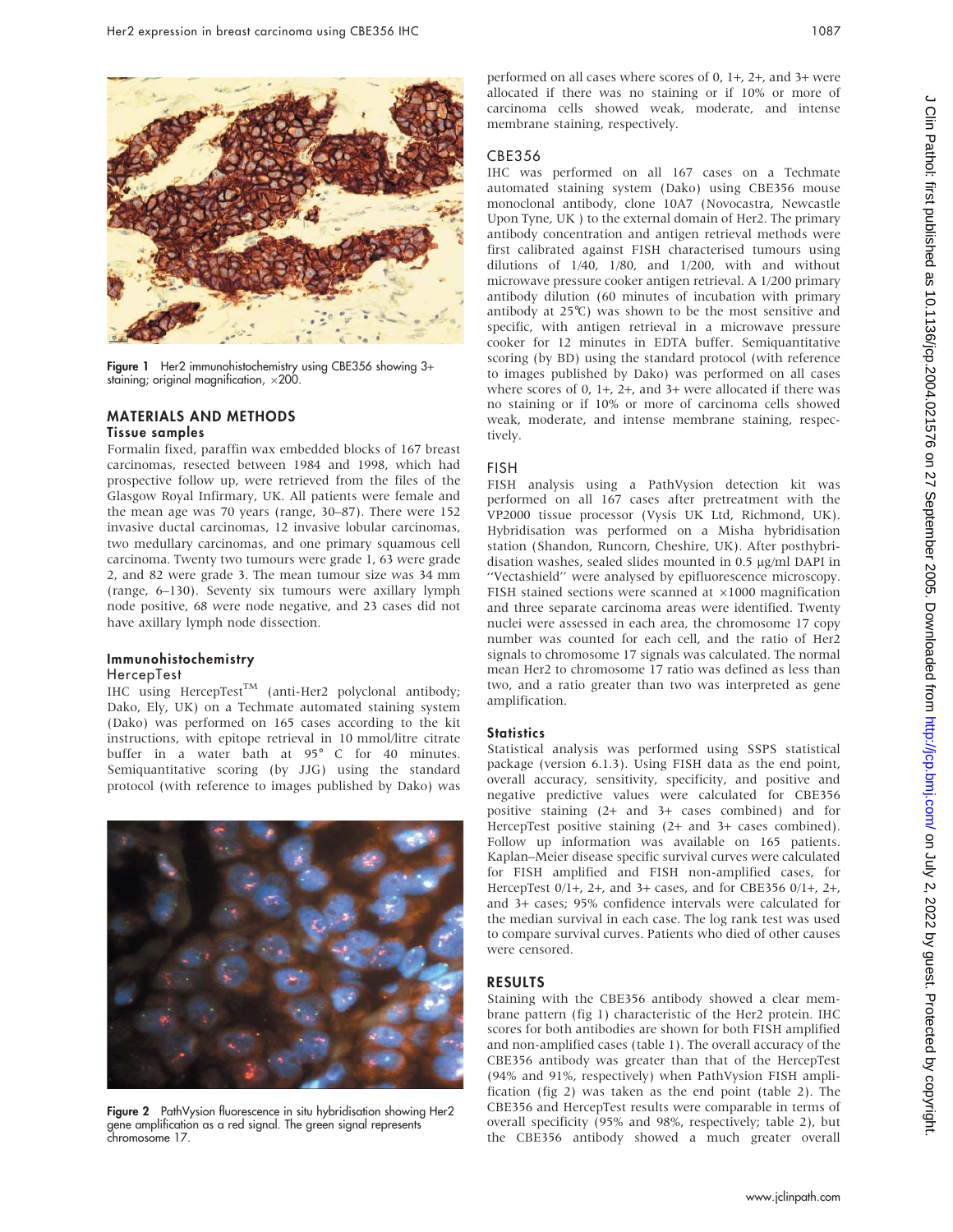|                         | CBE356 IHC score |                |      |               | HercepTest score |      |      |      |
|-------------------------|------------------|----------------|------|---------------|------------------|------|------|------|
|                         | $\Omega$         | $1+$           | $2+$ | $3+$          | $\bf{0}$         | $1+$ | $2+$ | $3+$ |
| Her2 FISH not amplified | 107              | 18             | 4    | $\mathcal{P}$ | 125              | 3    |      |      |
| Her2 FISH amplified     | $\overline{2}$   | $\overline{2}$ | 6    | 26            | 9                | 3    | 12   |      |
| Total                   | 109              | 20             | 10   | 28            | 134              | 6    | 13   | 12   |
| % Of total              | 65               | 12             | 6    | 17            | 81               |      | 8    |      |

sensitivity than the HercepTest (89% and 66% respectively) and a greater negative predictive value (97% and 91%, respectively), whereas the HercepTest showed a greater positive predictive value than CBE356 (92% and 84%, respectively).

## Survival analysis

The maximum follow up was 17.2 years (median, 5; n = 165). Patients without Her2 amplification survived significantly longer than those with amplification: median survival was 11.7 years (95% confidence interval (CI), 7.4 to 15.9) and 2.6 years (95% CI, 1.6 to 3.7), respectively (log rank:  $p = 0.0005$ ; fig 3). Patients with tumours scoring  $0/1+$ with the CBE356 antibody survived significantly longer than those scoring 2+ or 3+, with a median survival of 11.7 years (95% CI, 7.9 to 15.5), 2.9 years (95% CI, 0 to 6.8), and 2.3 years (95% CI, 0.3 to 4.3), respectively (log rank:  $p = 0.005$ ; fig 4). Similarly, survival was significantly longer in patients with tumours scoring 0 or 1+ with the HercepTest than in those scoring 2+ or 3+, with a median survival of 11.7 years (95% CI, 7.7 to 15.7), 2.3 years (95% CI, 1.7 to 2.9), and 1.4 years (95% CI, 0 to 5.8), respectively (log rank:  $p = 0.0017$ ; fig  $5$ ).

# **DISCUSSION**

There has been much debate recently regarding interlaboratory variability in Her2 testing that is centred predominantly on inconsistencies in IHC assays. Because selection of patients for trastuzumab treatment and for entry into trials investigating the benefit of this treatment in earlier disease is based on these assays, and because the cost of 12 weeks of monotherapy is at least £5300/patient, accurate testing on formalin fixed, paraffin wax embedded tissue is of the utmost importance.

Inconsistencies in the sensitivity of IHC Her2 testing have been attributed to the use of different antibodies, differences in tissue fixation and IHC reagents, and the inclusion (or not) of antigen retrieval methods.20–23 The HercepTest kit has overcome some of these problems by using standardised methodology and reagents and by the inclusion of cell line controls. Nonetheless, the reported sensitivity of the HercepTest varies between different centres and, although it

| Table 2 Comparison of CBE356 and HercepTest IHC<br>positive cases according to sensitivity, specificity,<br>accuracy and predictive values |                |            |  |  |
|--------------------------------------------------------------------------------------------------------------------------------------------|----------------|------------|--|--|
|                                                                                                                                            | CBE356 $2+/3+$ | HT $2+/3+$ |  |  |
| Sensitivity                                                                                                                                | 89%            | 66%        |  |  |
| Specificity                                                                                                                                | 95%            | 98%        |  |  |
| PPV                                                                                                                                        | 84%            | 92%        |  |  |
| <b>NPV</b>                                                                                                                                 | 97%            | 91%        |  |  |
| Accuracy                                                                                                                                   | 94%            | 91%        |  |  |

value; PPV, positive predictive value



Figure 3 Kaplan-Meier survival curve showing the effect of Her2 amplification by fluorescence in situ hybridisation on disease specific survival. Vertical lines represent censored patients.

has achieved high sensitivity in some reports, $24-28$  it is costly and therefore its widespread use has budgetary implications for laboratories wishing to set up mandatory testing.

FISH is the gold standard for detecting Her2 amplification,<sup>29-31</sup> but is dependent on adequately skilled personnel, and the assay is relatively expensive to set up and to perform when compared with in house immunohistochemical assays. Her2 amplification is usually associated with protein overexpression, $1^{29}$  32 and the current recommendation is to use



Figure 4 Kaplan–Meier survival curve showing the effect of CBE356 immunohistochemical staining for Her2 on disease specific survival. Vertical lines represent censored patients.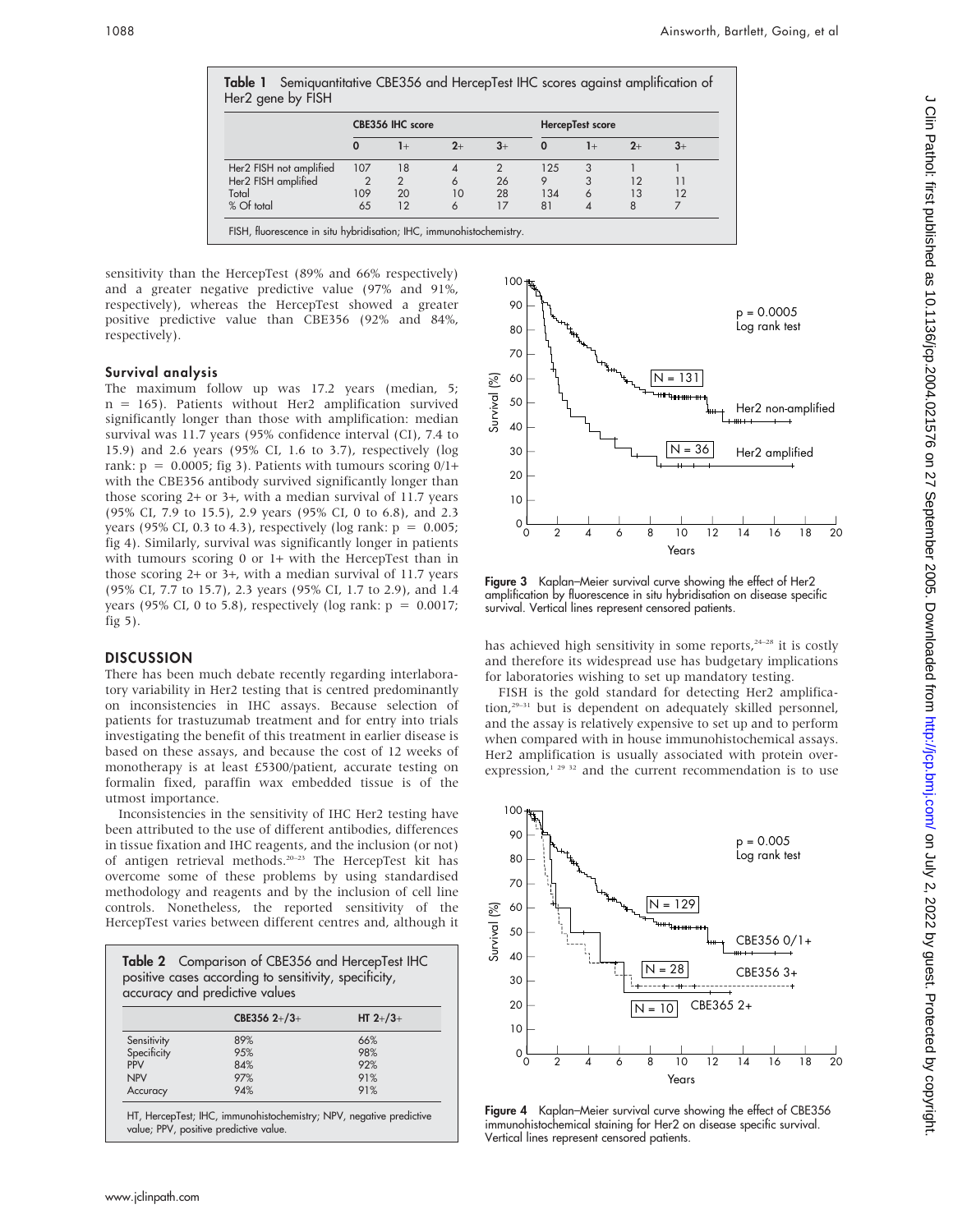

Figure 5 Kaplan-Meier survival curve showing the effect of HercepTest immunohistochemical staining on disease specific survival. Vertical lines represent censored patients.

IHC as a primary screening test and to select only cases that stain equivocally by IHC for FISH analysis.33–35

There is a wide variety of IHC antibodies for Her2 now available. We tested CBE356 and CB11 antibodies on a small pilot series of breast carcinomas and found CBE356 staining to be comparable to HercepTest staining in pattern and intensity. In our hands, background cytoplasmic staining was high with the CB11 antibody (Novocastra, Newcastle upon Tyne, UK), making interpretation difficult, so we did not include this antibody in the formal study. To optimise staining with CBE356, we calibrated the primary antibody concentration against amplification of Her2 with FISH in a training set before staining the large series. CBE356 has the advantage of being considerably less expensive than the HercepTest kit (costing less than £5/test and approximately £30/test, respectively). We tested the sensitivity and specificity of CBE356 IHC compared with PathVysion FISH analysis on a large series of breast carcinomas and we validated the IHC results in terms of survival.

In our study, positive IHC with CBE356 for Her2 was 89% sensitive at predicting gene amplification by FISH, compared with a 66% sensitivity rate only using HercepTest IHC. Specificity using the two IHC methods is roughly similar, at 95% and 98%, respectively (table 2). The main difference in sensitivity is accounted for by the fact that 35% of the total number of cases showing Her2 amplification by FISH had a score of zero or 1+ using HercepTest, compared with only 12% with CBE356. According to the HercepTest manufacturer's

#### Take home messages

- We compared immunohistochemical (IHC) staining for Her2 using the CBE356 antibody with the HercepTest and found that CBE356 is 3% more accurate and 23% more sensitive at predicting Her2 gene amplification by fluorescence in situ hybridisation (FISH) than positive staining with the HercepTest
- Negative IHC using the CBE356 antibody is 6% more likely to represent a truly negative result than negative staining with HercepTest
- Thus, CBE356 provides a cheaper, more accurate predictor of Her2 overexpression than the HercepTest

guidelines, the expected proportions of 0/1+, 2+, and 3+ cases are 70%, 10%, and 20%, respectively. The negative rate using HercepTest in our series was 85%, the 2+ rate was 8%, and the 3+ rate was 7%. The reason for the high number of 0/1+ cases, apparently at the expense of the 3+ cases, is not clear. One possible explanation is that the HercepTest assay had only recently been introduced to our laboratory at the time of staining, potentially resulting in technical or interpretative inexperience. The distribution of cases using CBE356 was closer to the guidelines, with a negative rate of 77%, an equivocal rate of 6%, and a positive rate of 17%; 72% of the total amplified cases scored 3+ with CBE356 and 17% scored 2+ (table 1). Using the HercepTest, 34% of all amplified cases scored +2 and only 31% of cases scored +3. Sixty percent of the CBE356 2+ cases were amplified, whereas almost all (92%) of HercepTest 2+ cases showed FISH amplification of Her2, explaining the higher positive predictive value of the HercepTest (92%) compared with 84% for CBE356 (tables 1, 2). Other studies have shown a much lower level of FISH amplification of IHC 2+ cases,<sup>19 25</sup> <sup>36</sup> <sup>37</sup> suggesting that a large proportion of the HercepTest 2+ cases should have shown 3+ staining. The increased likelihood of CBE356 rather than HercepTest IHC giving a 3+ staining pattern could reduce the number of cases requiring FISH analysis, at a cost of at least £80/test, representing a cost saving in addition to that afforded by the considerably cheaper CBE356 IHC assay.

#### ''CBE356 has the advantage of being considerably less expensive than the HercepTest kit (costing less than £5/test and approximately £30/test, respectively)''

No other published study has tested the accuracy of CBE356 at predicting gene amplification. The 89% sensitivity of CBE356 coupled with 95% specificity compares very favourably not only with the HercepTest in our series, but with other IHC studies. Press et al described the sensitivity of HercepTest to be 70% (based on cases showing moderate or high intensity staining) and that of CB11 to be 72% in a study of 117 molecularly characterised tumours, although their in house antibodies R60 (polyclonal) and 10H8 (monoclonal) were more sensitive at 91% and 88%, respectively.<sup>23</sup> Earlier reports using the HercepTest showed oversensitive staining compared with other antibodies,<sup>27 28</sup> but these results were based on expected rate of overexpression rather than comparison with gene amplification.

Therefore, we have shown that CBE356 IHC is both a more accurate and a more sensitive predictor of Her2 gene amplification by FISH than the FDA approved HercepTest in our series. Importantly, a negative result with CBE356 is more reassuring than a negative result with HercepTest. Truly positive cases are more likely to have strongly positive 3+ staining with CBE356 than with the HercepTest, reducing the need for FISH analysis. We have validated CBE356 IHC staining in terms of survival and shown that positive CBE356 IHC staining for Her2 is associated with a significantly shorter time to death from breast cancer ( $p = 0.005$ ). As expected, patients with FISH amplification had a significantly shorter survival than those without amplification  $(p = 0.0005)$ . For HercepTest staining, time to death from breast cancer was also significantly decreased in patients with 2+ and 3+ tumours compared with those whose tumours showed  $0/1+$  staining ( $p = 0.0017$ ).

In an era in which IHC is considered an effective screening tool for the detection of Her2 amplification in breast carcinoma, we propose that the use of CBE356 antibody should be considered by laboratories that wish to set up accurate and cost effective Her2 testing. Further studies with larger numbers are needed to corroborate our data, and